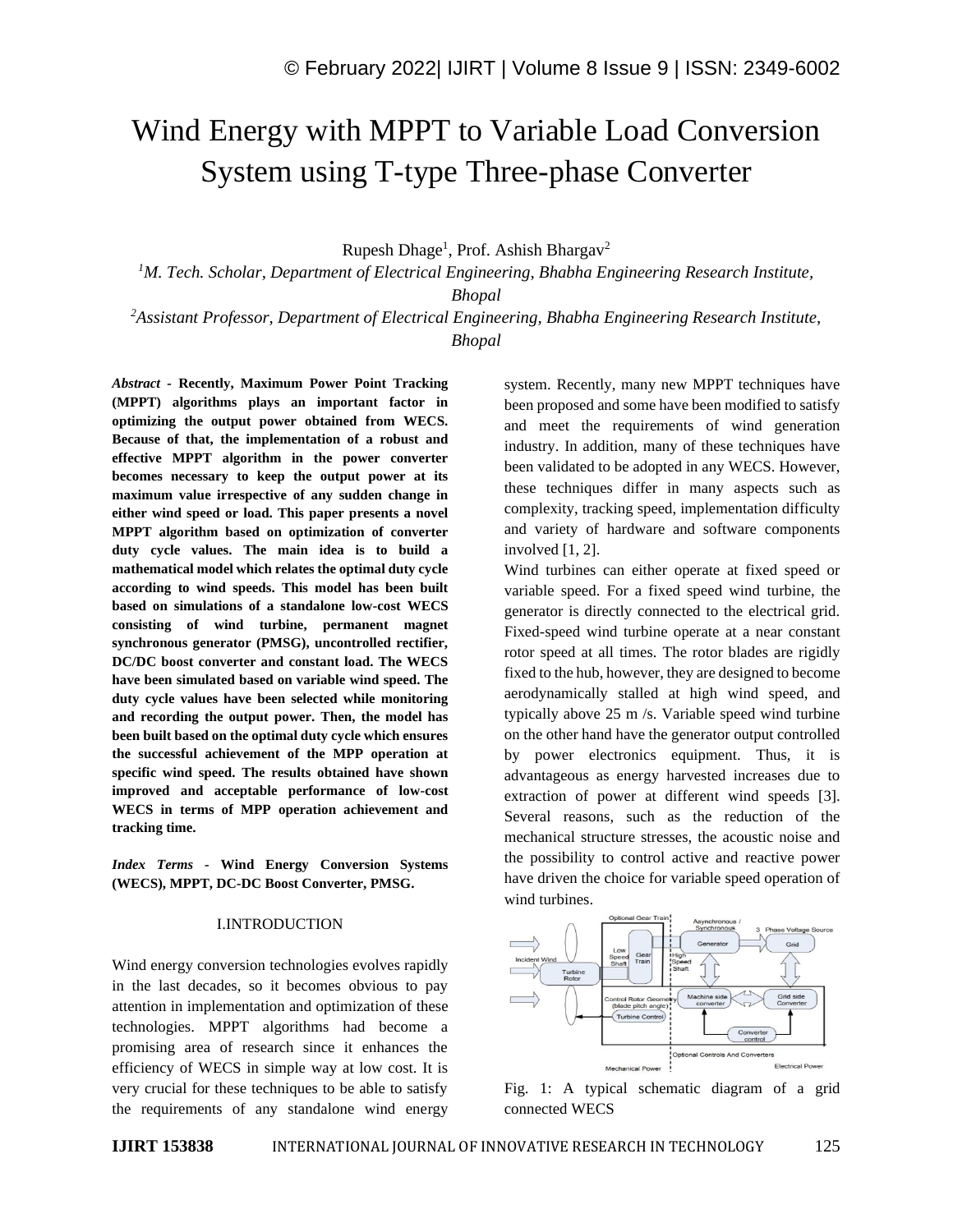Mainly a WECS is an electromechanical system which consists of wind as the source, the turbine, a generator and sink (grid/local load). Wind speed distribution is generally high in hilly areas or near the shore. For such remote locations it may be far off the grid. Economic viability and convenience has given rise to two basic topologies of WECS. These are as follows. Grid connected WEC systems have large installed capacity for its capacity utilization rather than the storage. A schematic diagram of a grid-connected wind energy conversion system is shown in Fig. 1. Isolated systems have small capacity to supply local load in association.

## II.MODELING OF WIND TURBINE

The wind energy captured by the blades was transformed by the wind turbine into mechanic energy. The aerodynamic energy of the wind can be represented as,

$$
P_w = \frac{1}{2} \rho A V_w^3 \tag{1}
$$

Where,

A = Circular Area

 $V_w =$  Wind speed

 $\rho$  = Air density

Using the wind aerodynamic energy, aerodynamic power can be produced by the turbine. It can be expressed as

$$
P_t = \frac{1}{2} \rho A V_w^3 C_p(\beta, \lambda)
$$
 (2)

Where,

 $C_p$  = Power coefficient  $B =$ Pitch angle  $\Lambda$  = Speed ratio

$$
\lambda = \frac{wR}{Vw} \tag{3}
$$

Where,

w = Turbine rotor speed

 $R =$  Turbine Radius

 $C_p$  can be expressed by

$$
C_p(\lambda, \beta) = C1(\frac{C2}{\lambda_i} - C3\beta - C4)e^{-\frac{CS}{\lambda_i}} + C6\lambda
$$
\n(4)

Where,

C1 to  $C6 =$  Constant on the wind turbine rotor and blade design

$$
\frac{1}{\lambda_i} = \frac{1}{\lambda + 0.08\beta} - \frac{0.035}{\beta^3 + 1}
$$
 (5)

The aerodynamic torque is determined by

$$
T_t = \frac{P_t}{w}
$$
\n
$$
Q_t = \sum_{i=1}^{N} P_i^3 V_i^2 C_t
$$
\n(6)

$$
T_t = \frac{0.5 \rho \pi R^3 V^2 C_p}{\lambda} \tag{7}
$$

The fundamental dynamic equation is described with the following equation

$$
J\frac{dw}{dt} = T_t - T_{em} - f_w
$$
\n(8)

Where,

Tem = Electromagnetic torque

 $f =$ Turbine rotor friction

Then, the wind turbine generator drive that represents the mechanical block can be given by:

$$
T_t - T_{em} = J \frac{dw}{dt} + f_w \tag{9}
$$

## III.PROPSOED METHODOLOGY

Wind is one of the most abundant renewable sources of energy in nature. The economic and environmental advantages offered by wind energy are the most important reasons why electrical systems based on wind energy are receiving widespread global attention. Wind energy can be outfit by a breeze energy transformation framework, made out of wind turbine cutting edges, an electric generator, a power electronic converter and the relating control framework. Fig. 4.1 shows the square graph of essential parts of WECS. There are different WECS setups in light of utilizing coordinated or offbeat machines, and slow down managed or pitch directed frameworks. Be that as it may, the practical goal of these frameworks is something similar: changing over the breeze motor energy into electric power and infusing this electric power into a utility lattice.



Fig. 2: Block diagram of a WECS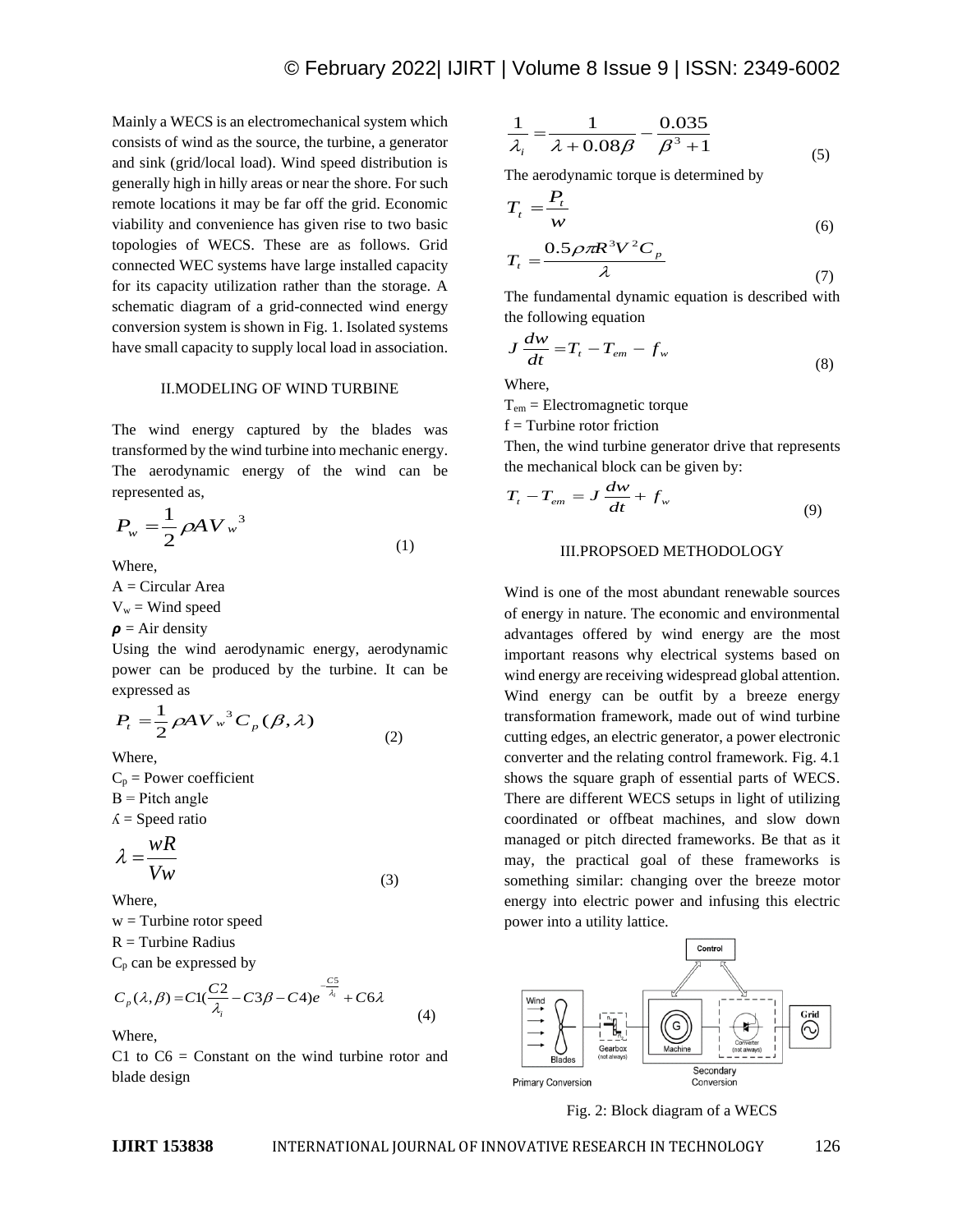Here the basic WECS is considered to be the grid connected one with back-to-back inverter configuration; hence, all of its components relevant for the electrical domain will be considered. The complete systems will contain:

- Wind turbine model with gearbox and pitch control
- MPPT control
- Multiphase machine model
- Indirect rotor field-oriented control (IRFOC) for machine-side converter control
- 3-level T-type inverters in back-to-back configuration
- PLL for grid-side inverter synchronisation
- Voltage oriented control (VOC) for grid-side inverter control

Wind Turbine with Gearbox and Pitch Control

Regardless of the load requirements and the topology of the WECS detailed in the previous section, majority of the wind turbines used today are horizontal-axis wind turbines; hence, they are considered in this chapter. Usually, modelling of the wind turbine is associated with the amount of wind energy generated by air mass of density  $\rho$  flowing at the speed  $v_w$ through an area A. If  $C_p$  is wind turbine efficiency, equation for captured wind power by the turbine is:  $P_t = (1/2)\rho.v_w^2C_p$  $(10)$ 

Turbine efficiency  $C_p$  is highly dependable on the approaching angle of the wind and blade pitch. Systems controlling these parameters are yaw and pitch control.



Fig. 3: Wind Turbine with Gearbox and Pitch Control Yaw mechanism directs the turbine blades to perpendicular position to the wind direction, while pitch limits captured wind power when wind speed is above nominal. Yaw control is omitted from the turbine model since it does not have any impact on the electrical subsystem, i.e. it is assumed that turbine

blades are always perpendicular to the wind. Controlling simulation shown in figure 2.

On the other hand, it is necessary to implement pitch control, so that a proper MPPT algorithm can be developed. Here the pitch mechanism is simplified and it keeps turbine efficiency at maximum while the captured power and consequently wind speed are below rated values. When the wind speed is above rated, captured power is limited to the nominal value by the pitch mechanism. This has been modelled by a simple limiter. Since the turbine torque value is necessary for the rest of the system, it is obtained by division of the turbine-produced power with the shaft speed. However, a problem with this approach is division by zero. To overcome this, turbine shaft speed has been limited to be larger than  $10^{-6}$ , which has a negligible impact on system operation.

## WECS with Diode Bridge Rectifier

Heating losses induced in the superconducting coil from currents and fields (AC losses) is an important factor for superconducting electrical machines design and operation. Indeed because of the efficiency of the cooling system, AC losses in the cold parts are amplified by a factor from 50 up to 1000 for temperatures in the 80 K-20 K range. That is why superconductors are mainly used in synchronous generators for the DC field winding. But even if the field winding carries nominally DC current, significant AC currents and fields are introduced during steady-state operation. This has been underlined by various authors. General level AC losses in wind turbines applications resulting from field PWM modulation and wind turbulences.



Fig. 4: WECS with diode bridge rectifier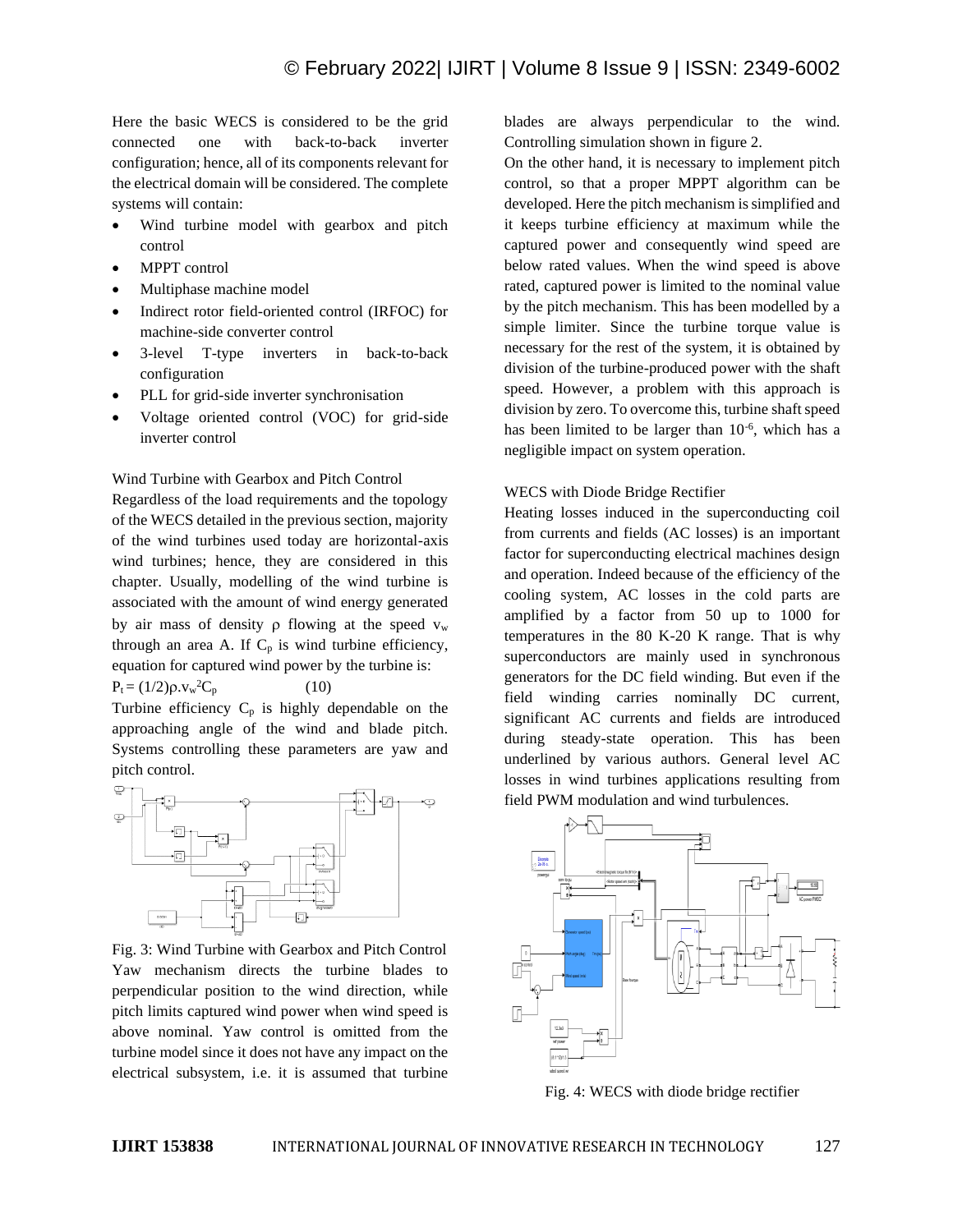

Design of Three Phase T-Type Inverter

Fig. 5: Three-phase T-type inverter To show the impact of the power converter on the field current, we reproduce the consistent state activity of a regular WECS. The system overview using simulation is shown on Figure 4. The generator is a conventional 50 Hz synchronous machine. The AC/DC/AC converter has a diode bridge rectifier in the generator side and a PWM inverter in the grid side. This illustrates the importance of choosing an appropriate converter topology and control strategy that can help to keep AC losses as low as possible in the superconductor and in the cold parts of the generator. Note that AC fields should be taken into account too, but they cannot be estimated with the considered lumped parameter model.

The T type MLI consist of conventional three leg topology with addition of other three legs clamped neutrally from each conventional leg as shown in Figure 5. The switches connected in between clamped neutral & load is bidirectional switches. The voltage rating of all switches present between the two phase of source side is selected same as the voltage rating of source side. However, the voltage rating of switches connected in between neutral point & load side is taken as half of that of source voltage. Basically, the three types of the operation which is the main part of this inverter.

## IV.SIMULATION RESULT

Successful operation of a wind turbine depends on many factors such as the availability of the wind, mechanical construction of the turbine, ease of access and the electrical subsystem. Advancements in the mechanical subsystem are mainly related to the improvements of the gearbox design in order to increase its reliability. Further, it is possible to completely remove it by use of low-speed high pole number synchronous machine. As far as the electrical subsystem is concerned, many improvements have been made over the years in terms of the efficiency and robustness of the electrical systems. Figure 6 shows the variable wind speed for generate and varied a different condition for the proposed work.



## Fig. 6: Wind speed (m/s)

Figure 7 shows the electromagnetic torque (N.m), rotor speed (rad/sec), wind line voltage (V) and line current (A) where the wind speed change voltage current and torque change simultaneously. Where the line voltage has a change frequency with the wind speed and grid current frequency change simultaneously.



Fig. 7: Electromagnetic torque (N.m), Rotor speed (rad/sec), Wind line voltage (V), Line current (A) Figure 8 shows a bridge rectifier DC voltage where the DC voltage changes with wind speed but voltage is low. In that case required DC-DC boost converter to boosting voltage and capable to connected with load.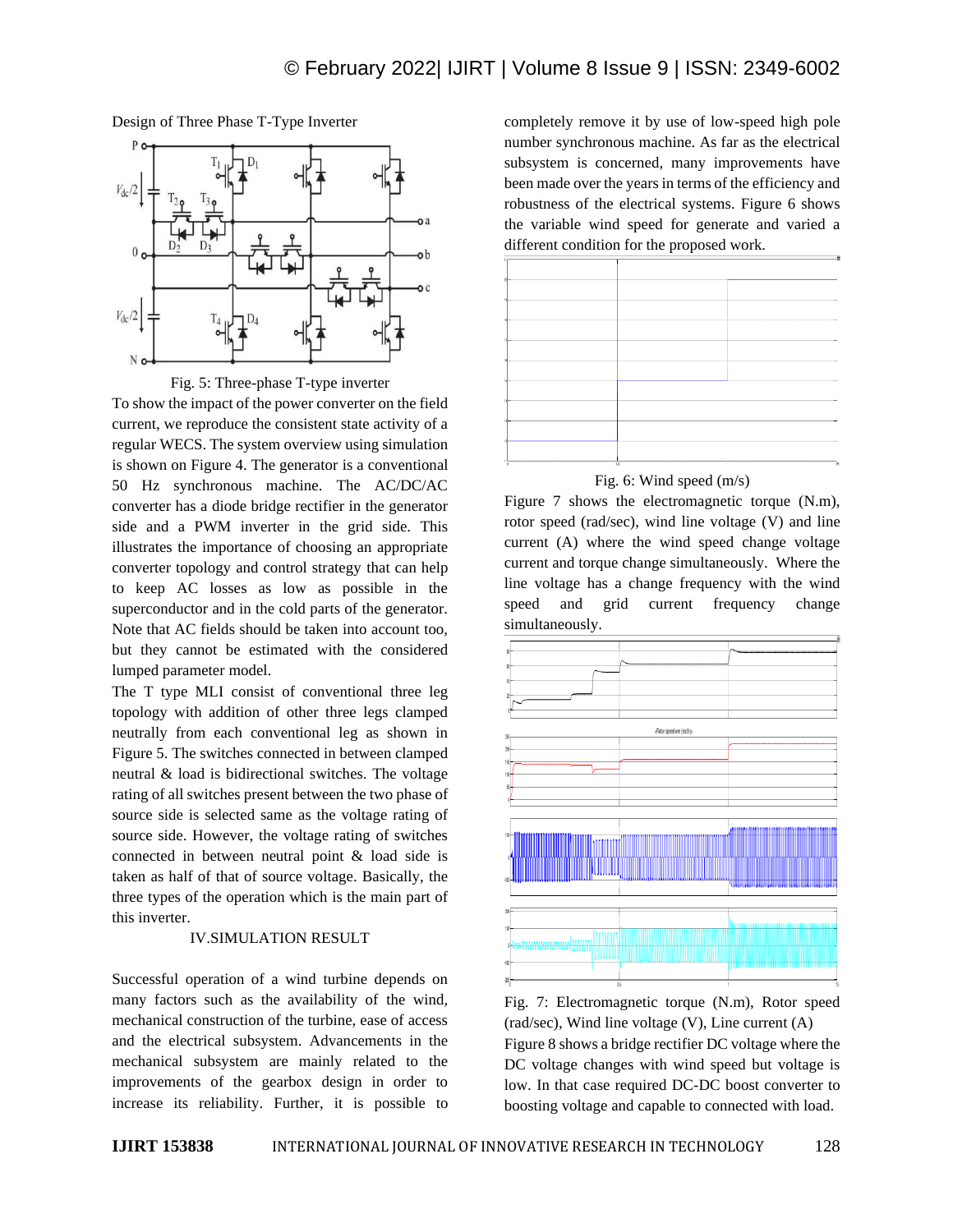

Fig. 8: DC-DC boost output voltage (V), Bridge rectifier output voltage (V)

## IV.CONCLUSION

The paper presented a new proposed adaptive fractional order PI. The controller acquires the advantage of both: adaptive PI and classical fractional order PI. The MPPT is based on mathematical model relating the optimal duty cycle with input wind speed. The model is built according to simulations of the system under different wind speed and duty cycle values. The results have shown the effectiveness of the proposed MPPT algorithm to respond for any sudden change in wind speed values. This MPPT algorithm can be used to build a low cost MPPT controller which is customized for each rated wind turbine.

#### **REFERENCE**

- [1] Frikh Mohamed Lamine, Soltani Fatma and Bensiali Nadia, "Fractional Order and classical PI Controllers Application to Wind Energy Conversion Systems", 1st International Conference on Sustainable Renewable Energy Systems and Applications (ICSRESA), December 04-05, 2019, Tebessa, Algeria, IEEE 2019.
- [2] R. I. Putri, M. Pujiantara, A. Priyadi, T. Ise, and M. H. Purnomo, "Maximum power extraction improvement using sensorless controller based on adaptive perturb and observe algorithm for PMSG

wind turbine application," *IET Electr. Power Appl.*, vol. 12, no. 4, pp. 455–462, 2018.

- [3] N. Fazli and J. Siahbalaee, "Direct torque control of a wind energy conversion system with permanent magnet synchronous generator and matrix converter," *8th Power Electron. Drive Syst. Technol. Conf. PEDSTC 2017*, no. Pedstc, pp. 166–171, 2017.
- [4] Yazici and E. K. Yaylaci, "Maximum power point tracking for the permanent magnet synchronous generator-based WECS by using the discrete-time integral sliding mode controller with a chattering-free reaching law," *IET Power Electron.*, vol. 10, no. 13, pp. 1751–1758, 2017.
- [5] S. Ebrahimkhani, "Robust fractional order sliding mode control of doubly-fed induction generator (DFIG)-based wind turbines," *ISA Trans.*, vol. 63, pp. 343–354, 2016.
- [6] S. Li and J. Li, "Output Predictor-Based Active Disturbance Rejection Control for a Wind Energy Conversion System with PMSG," *IEEE Access*, vol. 5, no. c, pp. 5205–5214, 2017.
- [7] P. Gajewski and K. Pieńkowski, "Advanced control of direct-driven PMSG generator in wind turbine system," *Arch. Electr. Eng.*, vol. 65, no. 4, pp. 643–656, 2016.
- [8] Y. Tang, X. Zhang, D. Zhang, G. Zhao, and X. Guan, "Fractional order sliding mode controller design for antilock braking systems," *Neurocomputing*, vol. 111, pp. 122–130, 2013.
- [9] I. Attoui and A. Omeiri, "Modeling, control and fault diagnosis of an isolated wind energy conversion system with a self-excited induction generator subject to electrical faults," *Energy Convers. Manag.*, vol. 82, pp. 11–26, Jun. 2014.
- [10] ] A.Y. Abdelaziz, M.A. El-Sharkawy, M.A. Attia, E.F. El-Saadany, Optimal location of series FACTS to improve the performance of power system with wind penetration, in: 2014 IEEE PES General Meeting| Conference & Exposition, IEEE, 2014, pp. 1–5.
- [11] Mahmoud A. Attia, Hany M. Hasanien, Almoataz Y. Abdelaziz, Performance enhancement of power systems with wave energy using gravitational search algorithm based TCSC devices, Eng. Sci. Techn. Int. J. 19 (4) (2016) 1661–1667.
- [12] Council, Global Wind Energy, GWEC GLOBAL WIND REPORT, 2021.